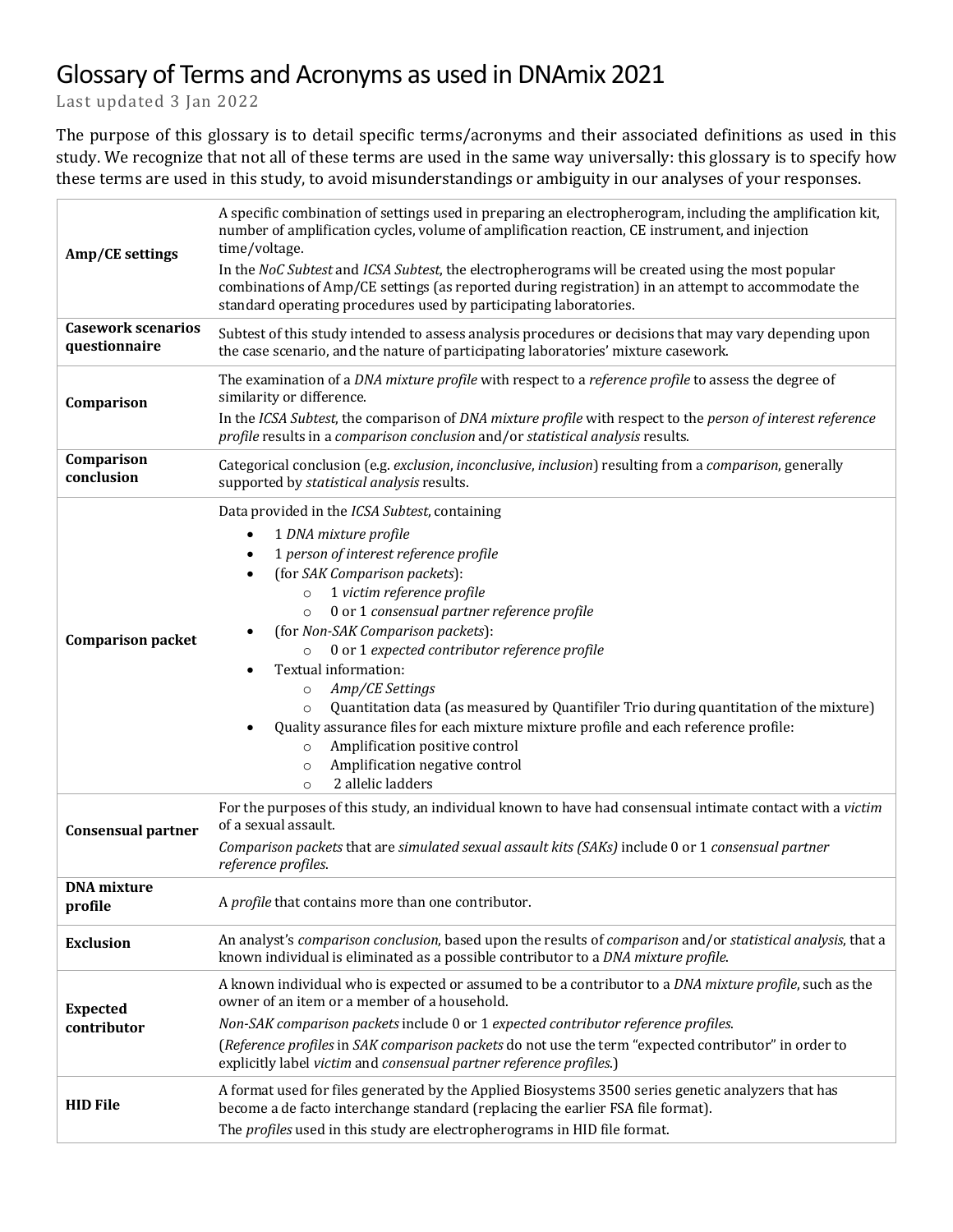| <b>ICSA Subtest</b>                                      | Interpretation, comparison, and statistical analysis - a subtest of this study intended to assess the<br>categorical conclusions and statistical analysis reported in response to a comparison packet.<br>Each participant will complete the ICSA Subtest for 7 comparison packets.                                                                                                                                                                                         |
|----------------------------------------------------------|-----------------------------------------------------------------------------------------------------------------------------------------------------------------------------------------------------------------------------------------------------------------------------------------------------------------------------------------------------------------------------------------------------------------------------------------------------------------------------|
| Inclusion                                                | An analyst's comparison conclusion, based upon the results of a comparison and/or statistical analysis, that<br>a known individual may be considered a possible contributor to a DNA mixture profile.                                                                                                                                                                                                                                                                       |
| Inconclusive                                             | An analyst's comparison conclusion, based upon the results of a comparison and/or statistical analysis, that<br>a known individual can neither be excluded nor included as a possible contributor to a DNA mixture profile.                                                                                                                                                                                                                                                 |
| Interpretation                                           | The process of evaluating a DNA mixture profile for purposes including, but not limited to, defining<br>assumptions related to the mixture profile, distinguishing between alleles and artifacts, assessing the<br>possibility of degradation, inhibition, and stochastic effects, and determining whether the profile is<br>suitable for comparison.<br>This study evaluates interpretation in the ICSA Subtest, and some aspects of interpretation in the NoC<br>Subtest. |
| Non-SAK<br><b>Comparison packet</b>                      | A comparison packet that is not a simulated sexual assault kit (SAK).                                                                                                                                                                                                                                                                                                                                                                                                       |
| Number of<br>contributors (NoC)                          | In this study, the number of individuals known (under controlled conditions or very specific casework<br>scenarios) or assumed (as estimated by an analyst for casework profiles) to have contributed to a DNA<br>mixture profile.                                                                                                                                                                                                                                          |
| <b>NoC Packet</b>                                        | Data provided in the NoC Subtest, containing<br>1 DNA mixture profile<br>Textual information:<br>Amp/CE Settings<br>$\circ$<br>Quantitation data (as measured by Quantifiler Trio during quantitation of the mixture)<br>$\circ$<br>Quality assurance files:<br>Amplification positive control<br>$\circ$<br>Amplification negative control<br>$\circ$<br>2 allelic ladders<br>$\circ$                                                                                      |
| <b>NoC Subtest</b>                                       | The NoC Subtest of this study is being conducted to assess the variability of assessments of suitability and<br>number of contributors.                                                                                                                                                                                                                                                                                                                                     |
| <b>Policies and</b><br>procedures (P&P)<br>questionnaire | Subtest of this study intended to capture information pertaining to participating laboratories' standard<br>operating procedures (SOPs) relevant to DNA mixture interpretation, comparison, and statistical analysis.                                                                                                                                                                                                                                                       |
| <b>Person of interest</b><br>(POI)                       | An individual whose contribution to the mixture is in question (such as an alleged perpetrator).<br>In the ICSA Subtest, one person of interest reference profile will be provided in each comparison packet.                                                                                                                                                                                                                                                               |
| Profile                                                  | A DNA electropherogram provided in HID format. A DNA mixture profile contains more than one<br>contributor (containing known and/or unknown individuals). A reference profile contains one known<br>contributor (person of interest, victim, consensual partner, or expected contributor).                                                                                                                                                                                  |
| Reference profile                                        | A profile for a single subject.                                                                                                                                                                                                                                                                                                                                                                                                                                             |
| <b>SAK Comparison</b><br>packet                          | A comparison packet that is a simulated sexual assault kit (SAK).                                                                                                                                                                                                                                                                                                                                                                                                           |
| <b>Statistical analysis</b>                              | The computation of weight of evidence for the comparison of a reference profile with a DNA mixture<br>profile.<br>Potential statistical analysis results include the combined probability of inclusion/exclusion (CPI/CPE),<br>random match probability (RMP), modified random match probability (mRMP), or likelihood ratio (LR).                                                                                                                                          |
| Suitable /<br><b>Suitable for</b><br>comparison          | An analyst's determination during interpretation that a DNA mixture profile is appropriate for use in<br>comparisons and/or statistical analyses. (not unsuitable)                                                                                                                                                                                                                                                                                                          |
| Unsuitable /<br><b>Unsuitable for</b><br>comparison      | An analyst's determination during interpretation that a DNA mixture profile cannot be used for<br>comparisons and/or statistical analyses for reasons including (but not limited to) poor or limited data<br>quality, mixture complexity, or a failure to meet laboratory quality assurance requirements. (not suitable)                                                                                                                                                    |